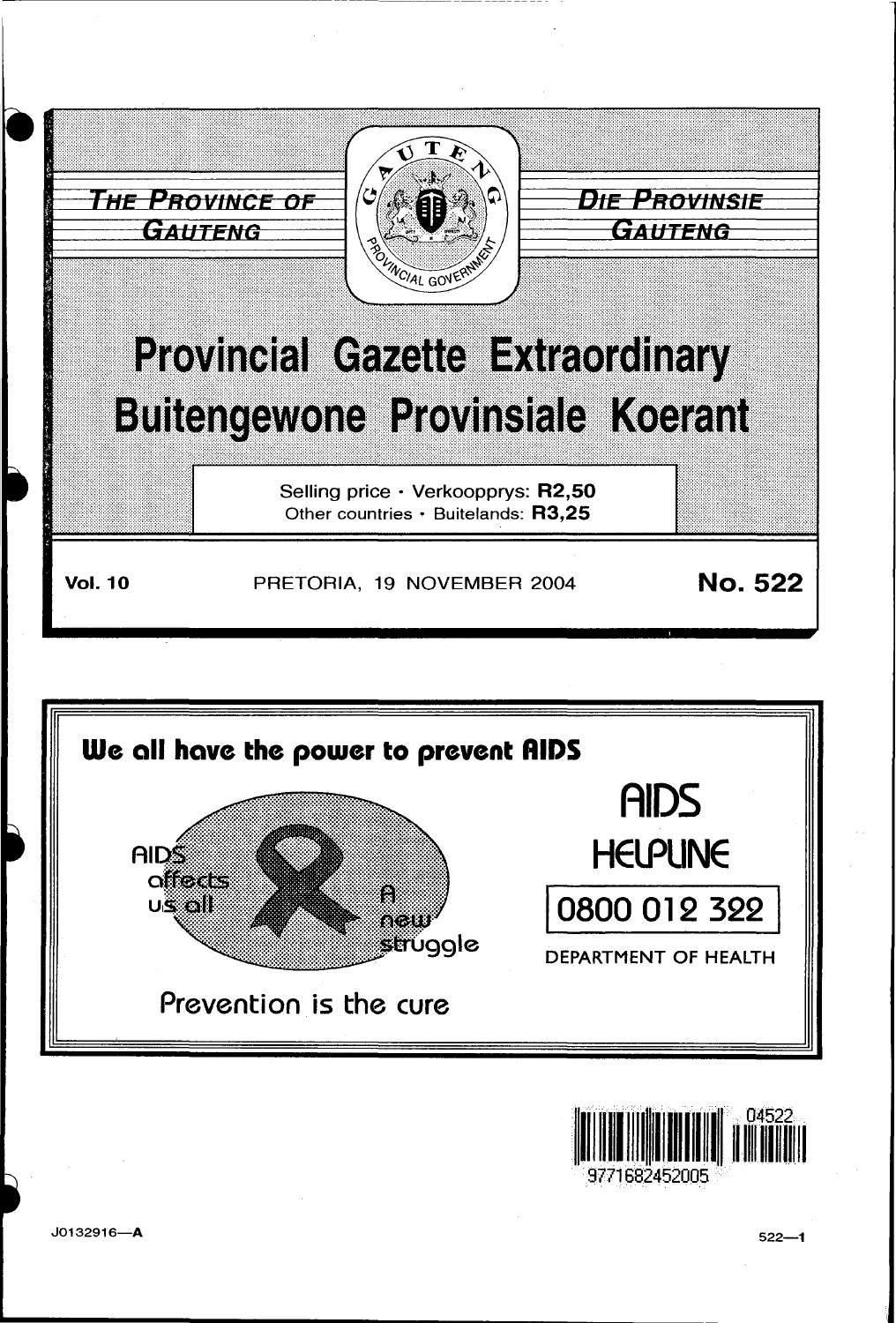# **CONTENTS •INHOUD**

| No.  |                                                                                                         | Page<br>No. | Gazette<br>No. |
|------|---------------------------------------------------------------------------------------------------------|-------------|----------------|
|      | <b>LOCAL AUTHORITY NOTICE</b>                                                                           |             |                |
| 2653 | Town-planning and Townships Ordinance (15/1986): City of Johannesburg: Sandton Amendment Scheme 13-2523 |             | 522            |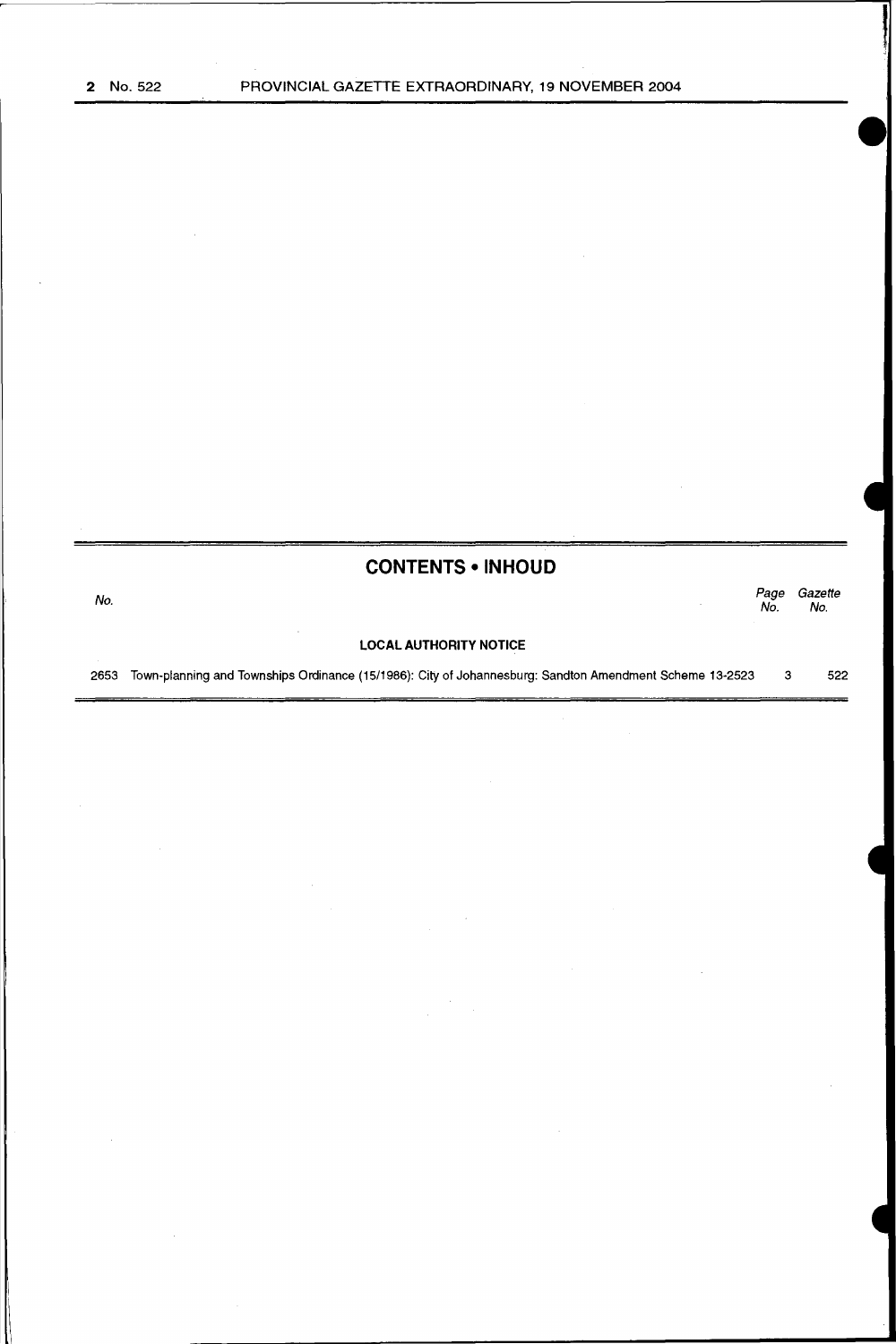# **LOCAL AUTHORITY NOTICE**

# LOCAL AUTHORITY NOTICE 2653

### CITY OF JOHANNESBURG

## SANDTON AMENDMENT SCHEME 13-2523

It is hereby notified in terms of section 57 (1) of the town Planning and Townships Ordinance, 1986, that the City of Johannesburg approved the amendment of the Sandton Town Planning Scheme, 1980 by the rezoning of Erf 1900 Bryanston from "Residential 1" to "Residential 1" at a density of 8 dwelling units per hectare.

Copies of application as approved are filed with the offices of the Executive Director: Development Planning, Transportation and Environment, 158 Loveday Street, Braamfontein,  $8<sup>th</sup>$  floor, A block Civic Centre, and are open for inspection at all reasonable times.

This amendment is known as Sandton Amendment Scheme 13-2S23 and shall come into operation on 19 November 2004 the date of publication hereof.

#### Executive Director : Development Planning, Transportation and Environment

PLAASUKE BESTUURSKENNISGEWING 2653

#### STAD VAN JOHANNESBURG

#### SANDTON WYSIGINGSKEMA 13-2523

Hierby word ooreenkomstig die bepalings van artikel 57 (1) van die Ordonnansie op Dorpsbeplanning en Dorpe, 1986, bekend gemaak dat die stad van Johannesburg goedgekeur het dat die Sandton Dorpsaanlegskema, 1980, gewysig word deur die hersonering van Erf 1900, Bryanston vanaf " Residensieel 1" na " Residensieel1" teen 'n digtheid van 8 wooneenhede per hektaar.

Afskrifte van die aansoek soos goedgekeur word in bewaring gehou deur die Uitvoerende Direkteur: Ontwikkelings Beplanning, Vervoeren Omgewing, Lovedaystraat 158, Braamfontein, Bste vloer, A Blok, Burgersentrum, en is beskikbaar vir inspeksie op aile redelike tye.

Hierdie wysiging staan bekend as Sandton Wysigingskema 13-2523 en tree in werking op 19 November 2004 die datum van publikasie hiervan.

Uitvoerende Direkteur : Ontwikkelings Beplanning, Vervoer en Omgewing